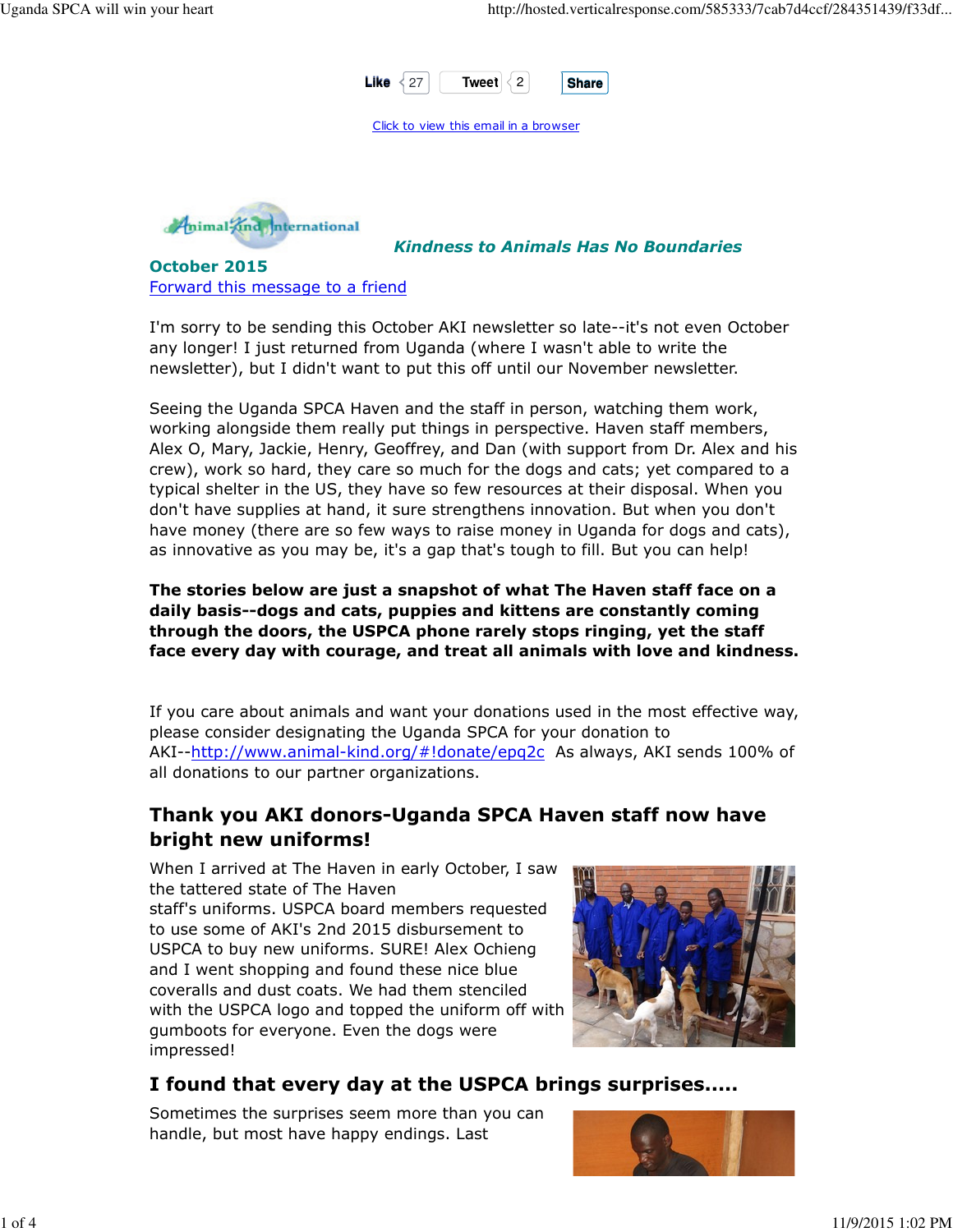weekend, Geoffry went off on a rescue call and came back on a boda boda (motor bike taxi) with this dog (photo right with Henry). A wire was wrapped around his mid-section; we think someone used it to restrain him--obviously the wrong way to accomplish that!

The wire had gotten embedded and the wound looked red and raw. But this dog, named Geoff, was in such good spirits, he has a beautiful

disposition. Geoff didn't appear to be in pain and he didn't mind the other dogs sniffing him or that we were trying to cut the wire off. Dr. Alex eventually sedated him and removed the wire, and within hours, the wound was healing and Geoff was ready to move on to more fun activities.

Whoever adopts Geoff will be getting a wonderful dog. And he'll always have the sign of a survivor--a black scar will encircle his mid-section, but that will be the only memory of this bad experience.

# Shopping in Kampala

It's not like an average trip to the mall. Alex and I went to Nakasero Market, an outdoor market teeming with stalls, shops, and people, to buy the new uniforms, and 10 feet from the stall where we were doing business, a kitty was sitting under a car. We looked closer and saw his tail was mangled. He must have been in pain; he let us pick him up and put him in my knapsack. We quickly finished our transaction, and drove with the kitty back to The Haven. Dr. Alex cleaned up his tail, gave antibiotics and painkillers, but the tail will likely have to be amputated. Such a sweet cat, as you can see, he let Jackie pick him up to show off his injury.

## Almost every time I came into the office, another litter of puppies was brought to The Haven.

The USPCA holds community spay/neuter clinics, performs s/n at The Haven, and educates the public about the importance of s/n. Even so, there's a never ending stream of puppies in need of rescue and sanctuary. The USPCA Haven never turns them away.



## More puppies arrive at The Haven

They find a place to sleep in the office until space is made for them.



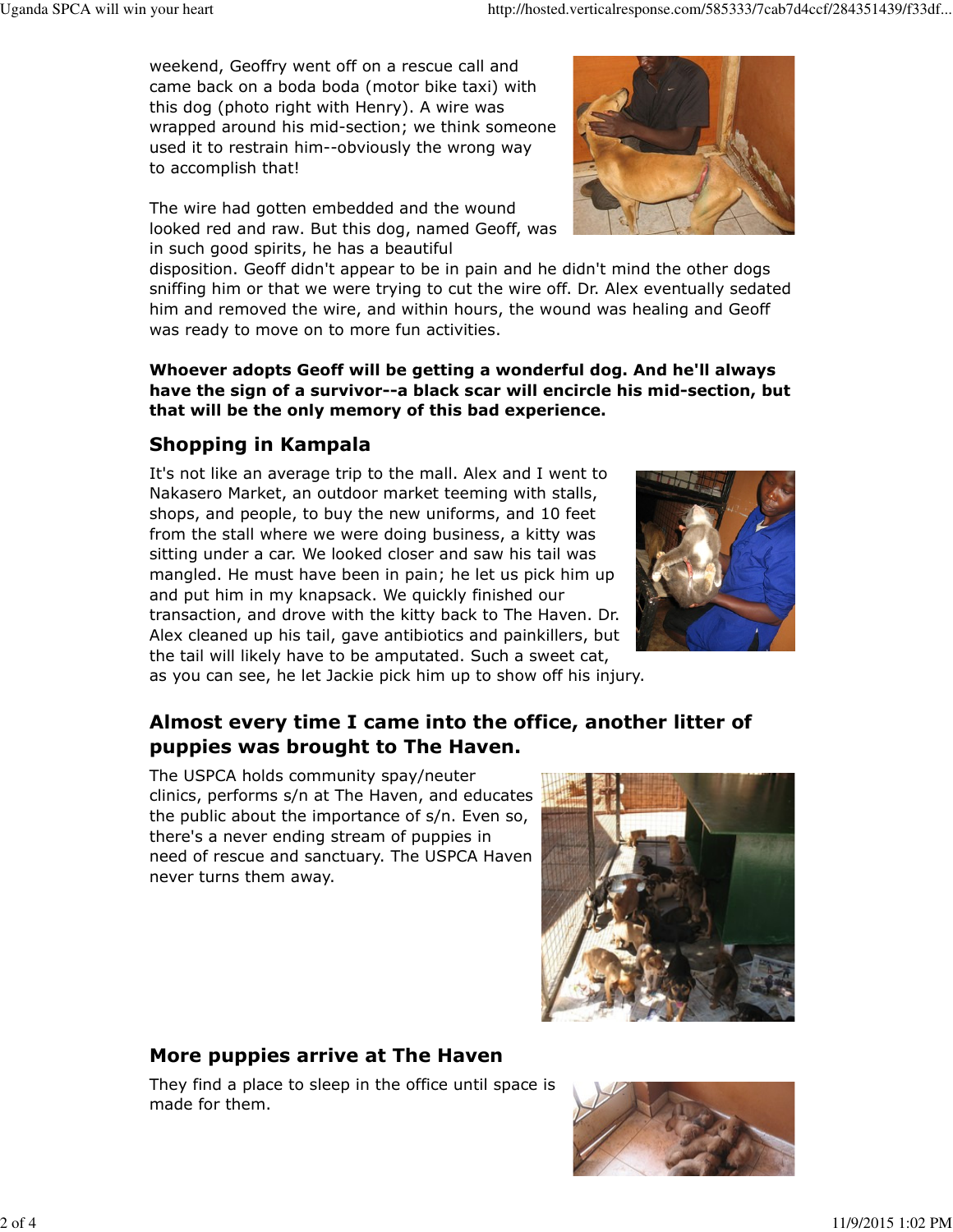

### These old kennels are being replaced

Thanks to AKI donors, we raised enough money to cover the cost of about 3 1/2 new kennels for the USPCA Haven. As you can see (photo right), these old kennels are in such bad shape. In some cases, the doors don't close tightly, wires are sticking out, and there are holes in the fencing. It's not the safest situation for dogs, but it also makes it difficult for staff and volunteers to maneuver during feedings and to get dogs out of the pens for walks. All the pens desperately need to be upgraded!



### The new pens will be sturdy, more hygienic, and long lasting.



They will also be mobile. They can be moved to a new location when and if USPCA purchases property for a new shelter.

### The cattery needs to be upgraded

Currently, about half the cats live in this cattery and the other half are in a transformed garage at The Haven. The USPCA hopes to replace this cattery with one made of the same material as the new dog pens, large enough to hold all the cats, with lots of space to play, or for shy kitties, to hide away. The new cattery will be a little more expensive than the dog pens, but it will be worth it. We need to raise about US\$1500 for the cattery. Won't you please help?

http://www.animal-kind.org/#!donate/epq2c



#### As you can see, the USPCA Haven is a busy shelter!

They deal with all the usual cruelty, abandonment, and overpopulation issues (and some unusual ones) that we see in shelters around the world--but with fewer resources at their disposal than most shelters this size.

We have a dream that some day the USPCA will be able to purchase land and have a bigger site for dogs and cats to play and live; to serve as an animal rescue educational center for Africa; with guest quarters for visitors; with humane ed facilities for students. We'll tell you more about these hopes and dreams in upcoming newsletters.